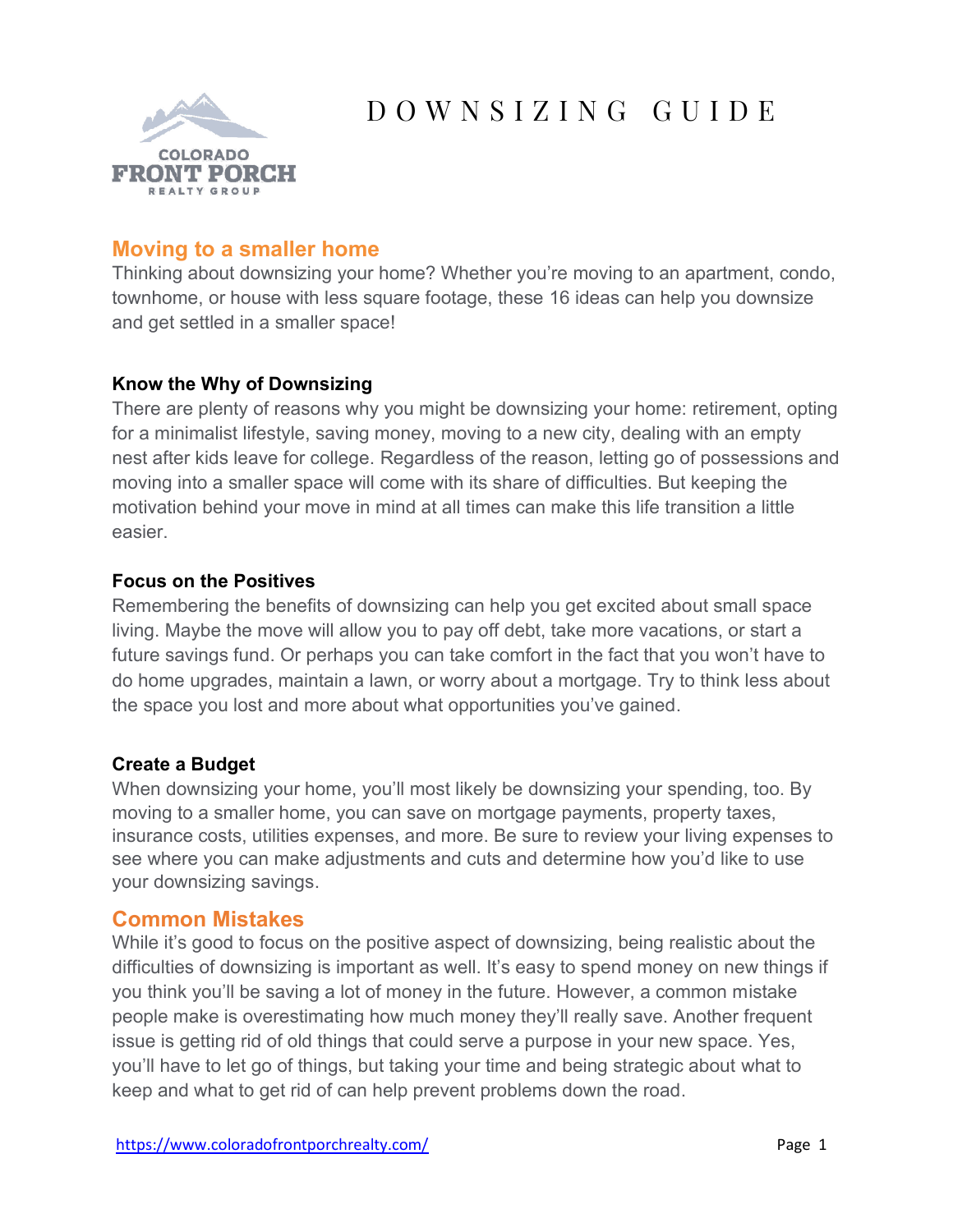## **Declutter Your Home**

First things first—you need to declutter your home before you downsize! Living in a small space means you'll need to purge some items to make everything fit comfortably, so make sure you go through your belongings before moving. Use decluttering methods like the four-box method or KonMari to get started and pick up new home organization habits that you can bring with you into your new space.

#### **Minimalist Ways**

One tried-and-true trick to help you downsize and declutter is to embrace minimalism. This works especially well when moving to a smaller home because it helps you prioritize what possessions really matter to you and where excess is holding you back. Try incorporating these minimalist tips for decluttering and organizing as you transition into your new home.

- 1. Declutter one room at a time
- 2. Designate an Outbox to store items you can't decide whether to keep or toss
- 3. Minimalism at home means every item has a purpose and a place. If an item doesn't fit into your home's design or can't be tucked away, when you're not using it, reevaluate.
- 4. Arrange a drop zone where you can hang coats, bags, keys, pet leashes, and other accessories to keep everything tidy.
- 5. Organize the playroom, clear out toys the kids don't use, help them sort through and explain to them the impact of donating to other children in need.
- 6. Go through your wardrobe Get rid of any clothing and accessories you haven't work in the last year.
- 7. Clean out the Bathroom Get rid of unused items. Toss out or recycle any old makeup, dispose of medicines that have expired, donate trayed or worn-out towels to animal shelters.
- 8. Reduce Your Pantry The kitchen pantry is one of the easiest spots for clutter to accumulate. Through out old spices or non-perishable items you haven't used. Avoid buying unnecessary ingredients.
- 9. Rid your kitchen of unnecessary appliances. Consider selling or donating them before transitioning to a smaller home.

## **Take Measurements**

Add taking measurement to the top of your downsizing home checklist. Write down the dimensions of each room in your current home and your new one to learn what furniture will or won't fit. This will save you time and emotional energy on deciding which furniture and large objects you want to bring.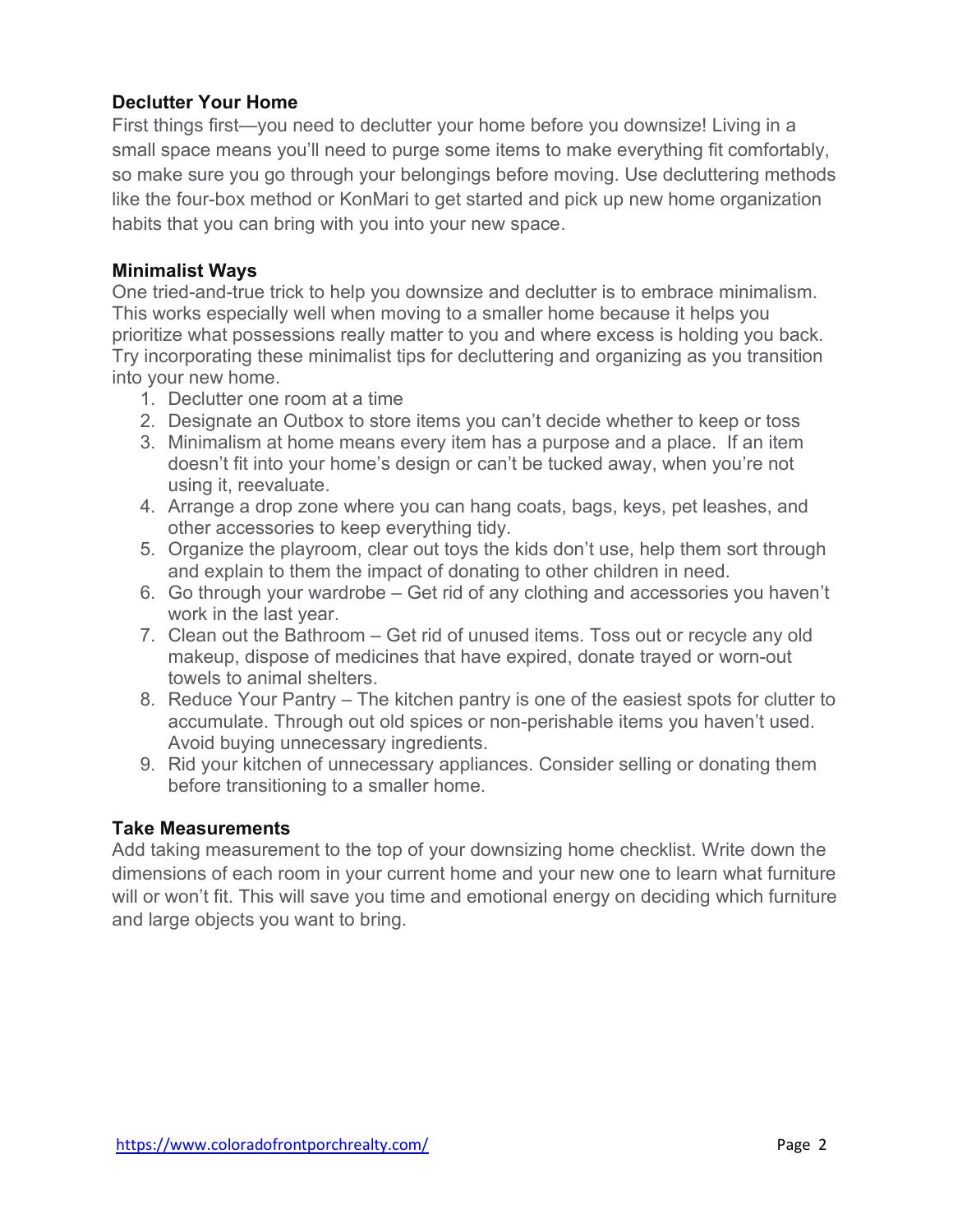## **Take Photos of Room Layouts**

Take photos of how you currently have your rooms set up. While your new space will have different dimensions, this can at least offer inspiration and help you remember how rooms used to come together. Also, taking photos of how you had set up cords and any technology in your old home is another moving tip that can save you time!

#### **Prioritize Space-Saving Furniture**

Moving into a smaller space? Multi-purpose items are about to become your best friend! If you already have multifunctional furniture like a wall desk, coffee tables that double as seating or storage, or a drop-leaf dining table, be sure to bring them with you. Finding furniture that can do double is key when maximizing space in a downsized home!

## **Decide on Large Items Early**

Are you bringing multiple vehicles to the new place? Is the fridge staying or going? What about the washer and dryer? A tip for downsizing possessions is to tackle your biggest items first. This will then make it easier to decide if smaller stuff should stay or go.

#### **Consider Renting Self Storage**

One way to save yourself from selling something you may need or overcrowding your new home is to rent a storage unit. This can give you more time to decide what to do with items you're on the fence about and give you a place to store belongings you want to keep but don't have room for.

## **Get Rid of Duplicates**

A simple idea for downsizing your home is to eliminate duplicate items. Get rid of excess dishes, wall art, baskets and bins, and other unnecessary multiples to focus on the items that you really need. Because you'll have less space, choose your favorites and donate, sell, or trash the rest.

# **Sort Through Sentimental Items**

Take your time with this emotional task! A downsizing tip for seniors or anyone with a lot of keepsakes and memorabilia is to go through things early. Make piles for what you definitely want to keep, what you're on the fence about, and what items your children, family, or close friends might want. That way, you can mentally prepare to part with special belongings.

#### **Create an Inventory**

Some of the best advice for how to downsize your home is to keep track of items as you go. Make an inventory and categorize what you're planning to keep, donate, sell, or store. Organizing these items into different boxes or in separate rooms can help, but when it comes down to moving day, having a list or photos to reference will come in handy.